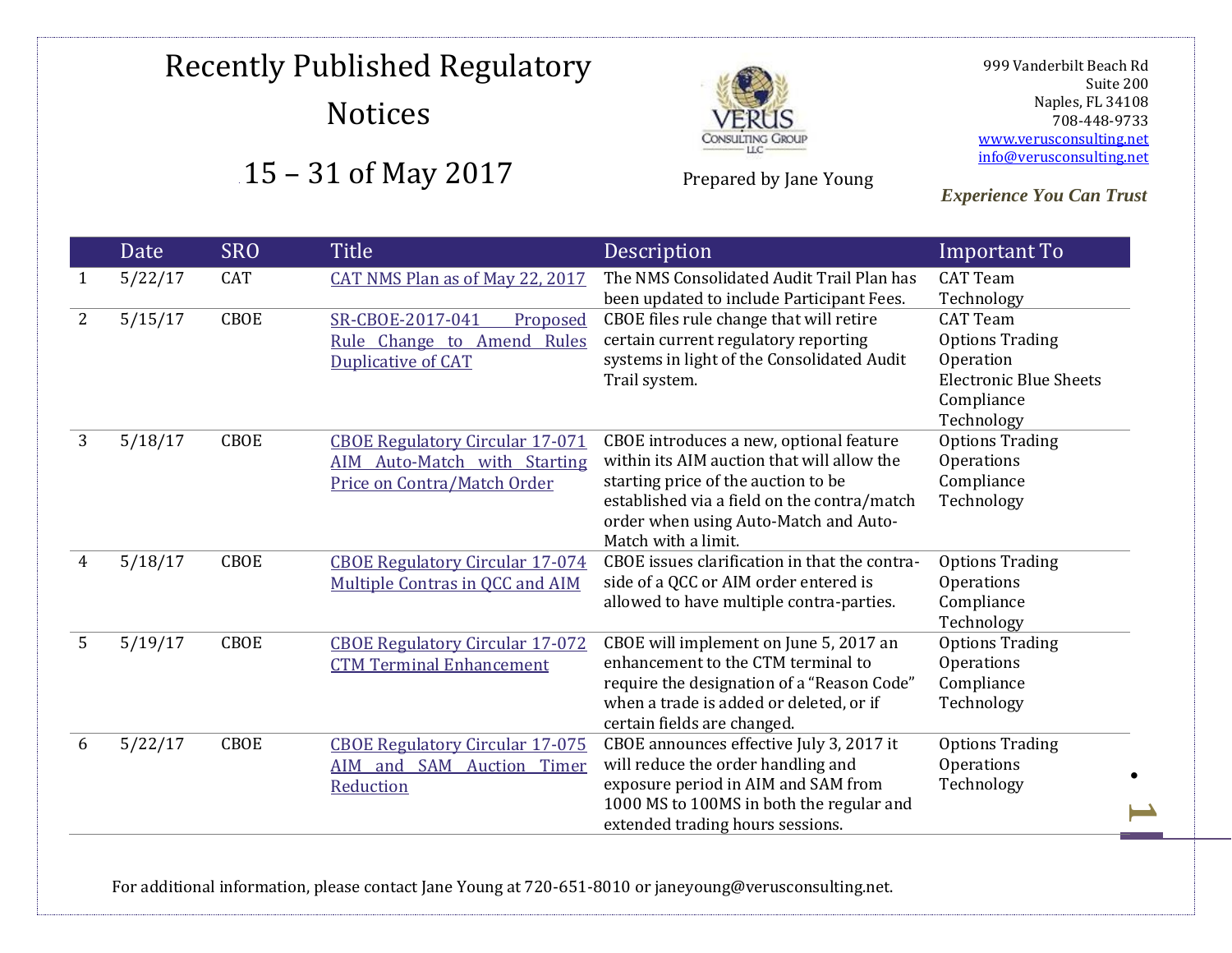

Prepared by Jane Young

 999 Vanderbilt Beach Rd Suite 200 Naples, FL 34108 708-448-9733 [www.verusconsulting.net](http://www.verusconsulting.net/) [info@verusconsulting.net](mailto:info@verusconsulting.net)

*Experience You Can Trust*

|    | Date    | <b>SRO</b>  | <b>Title</b>                                                                                                                                                                                             | Description                                                                                                                                                                                                                                           | Important To                                                                               |
|----|---------|-------------|----------------------------------------------------------------------------------------------------------------------------------------------------------------------------------------------------------|-------------------------------------------------------------------------------------------------------------------------------------------------------------------------------------------------------------------------------------------------------|--------------------------------------------------------------------------------------------|
| 7  | 5/22/17 | <b>CBOE</b> | <b>CBOE Regulatory Circular 17-076</b><br>of<br><b>New</b><br>Announcement<br><b>Operational Settings Webpage on</b><br>the CBOE Website                                                                 | CBOE introduces a new webpage on its<br>Trading Main page known as "CBOE<br>Operational Setting" proving TPH's and<br>others with a streamlined guide to their<br>settings as they related to the CBOE trading<br>floor during regular trading hours. | <b>Options Trading</b><br>Operations<br>Compliance<br>Technology                           |
| 8  | 5/23/17 | CBOE        | SR-CBOE-2017-043<br>Proposed<br>Rule Change To CAT Fee Dispute<br>Procedures                                                                                                                             | CBOE proposes new Rule 6.97 to establish<br>procedures to resolving potential disputes<br>related to CAT Fees charged to Industry<br>Members.                                                                                                         | <b>CAT Team</b><br>Compliance<br>Legal<br>Technology                                       |
| 9  | 5/31/17 | <b>CBOE</b> | SR-CBOE-2017-045 Proposal to<br>Extend the Penny Pilot Period<br>until December 31, 2017                                                                                                                 | CBOE files rule change to extend the Penny<br>Pilot trading program until December 31,<br>2017.                                                                                                                                                       | <b>Options Trading</b><br>Operations<br><b>Security Master</b><br>Compliance<br>Technology |
| 10 | 5/23/17 | <b>CFTC</b> | Commodity<br>Trading<br><b>Futures</b><br><b>Commission Agency Information</b><br><b>Collection Activities: Extension of</b><br><b>Information Collections under the</b><br><b>Dodd-Frank Act Notice</b> | CFTC seeks public comment on the<br>extension of two information collections.                                                                                                                                                                         | Derivatives<br>Compliance<br>Legal                                                         |
| 11 | 5/22/17 | <b>DOL</b>  | Department of Labor Conflicts of<br><b>Interest FAQs (Transition Period)</b>                                                                                                                             | Department of Labor publishes FAQs<br>addressing activities during the Transition<br>Period of its Fiduciary Rule from June 9,<br>2017 to January 1, 2018.                                                                                            | <b>Fiduciary Teams</b><br>Compliance<br>Legal<br>Operations<br>Technology                  |

For additional information, please contact Jane Young at 720-651-8010 or janeyoung@verusconsulting.net.

**2**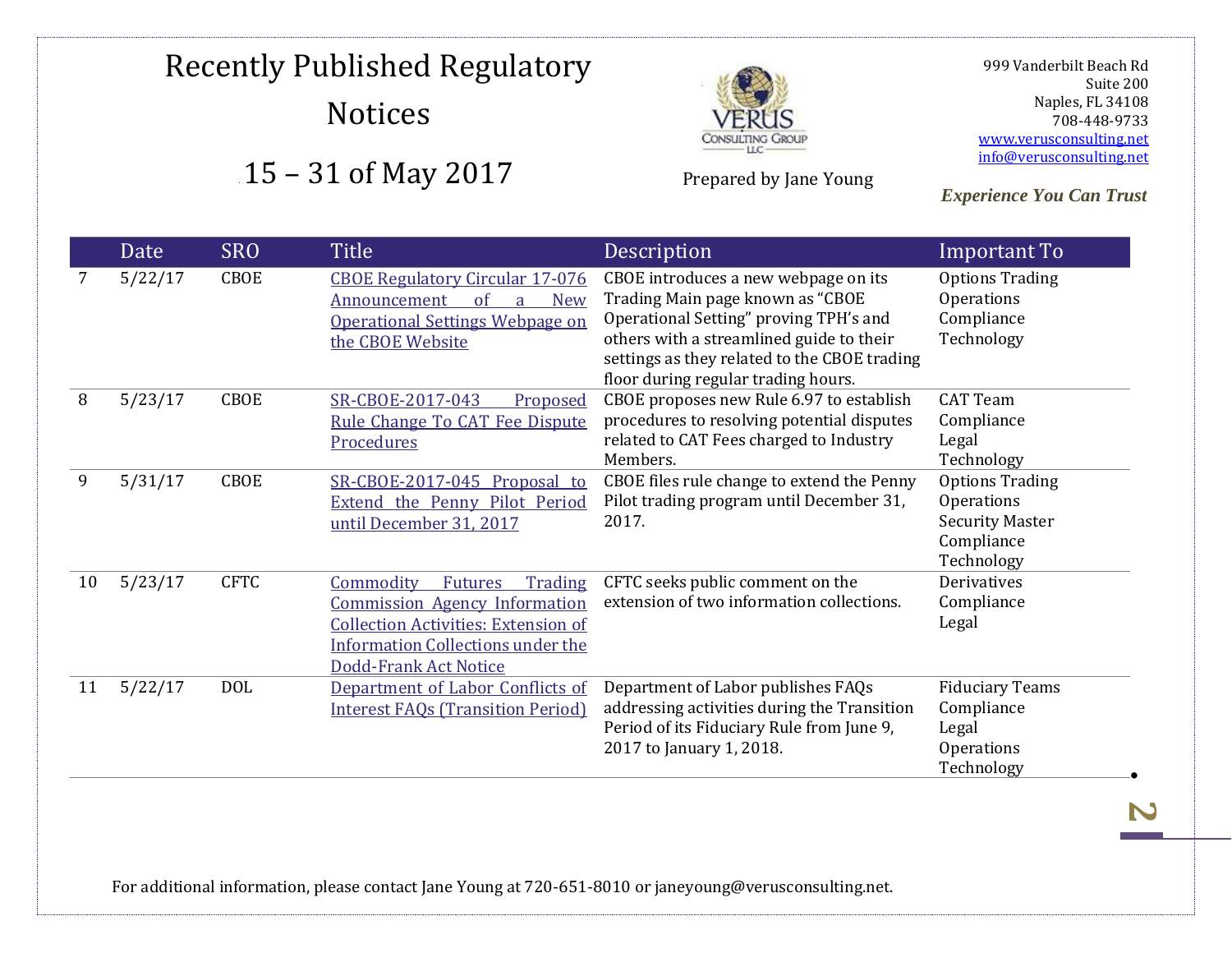

Prepared by Jane Young

 999 Vanderbilt Beach Rd Suite 200 Naples, FL 34108 708-448-9733 [www.verusconsulting.net](http://www.verusconsulting.net/) [info@verusconsulting.net](mailto:info@verusconsulting.net)

*Experience You Can Trust*

### . Date SRO Title Description **Important To** 12 5/22/17 DOL [Department of Labor Field](https://www.dol.gov/agencies/ebsa/employers-and-advisers/guidance/field-assistance-bulletins/2017-02)  [Assistance Bulletin No. 2017-02](https://www.dol.gov/agencies/ebsa/employers-and-advisers/guidance/field-assistance-bulletins/2017-02)  [Temporary Enforcement Policy](https://www.dol.gov/agencies/ebsa/employers-and-advisers/guidance/field-assistance-bulletins/2017-02)  [on Fiduciary Duty Rule](https://www.dol.gov/agencies/ebsa/employers-and-advisers/guidance/field-assistance-bulletins/2017-02) Department of Labor issues enforcement policy bulletin for its Fiduciary Duty rule during the Transition Period. Fiduciary Teams Compliance Legal Operations Technology 13 5/17/17 DTC [SR-DTC-2017-007 Proposed Rule](http://www.dtcc.com/~/media/Files/Downloads/legal/rule-filings/2017/dtc/SR-DTC-2017-007.pdf)  [Change to Clarify and Provide](http://www.dtcc.com/~/media/Files/Downloads/legal/rule-filings/2017/dtc/SR-DTC-2017-007.pdf)  [Enhanced Transparency with](http://www.dtcc.com/~/media/Files/Downloads/legal/rule-filings/2017/dtc/SR-DTC-2017-007.pdf)  [Respect to the Description in the](http://www.dtcc.com/~/media/Files/Downloads/legal/rule-filings/2017/dtc/SR-DTC-2017-007.pdf)  [DTC Settlement Service Guide of](http://www.dtcc.com/~/media/Files/Downloads/legal/rule-filings/2017/dtc/SR-DTC-2017-007.pdf)  [the Calculation of Required](http://www.dtcc.com/~/media/Files/Downloads/legal/rule-filings/2017/dtc/SR-DTC-2017-007.pdf)  [Participants Fund Deposits and](http://www.dtcc.com/~/media/Files/Downloads/legal/rule-filings/2017/dtc/SR-DTC-2017-007.pdf)  [Adjustments to Required](http://www.dtcc.com/~/media/Files/Downloads/legal/rule-filings/2017/dtc/SR-DTC-2017-007.pdf)  [Participants Fund Deposits](http://www.dtcc.com/~/media/Files/Downloads/legal/rule-filings/2017/dtc/SR-DTC-2017-007.pdf) DTC files rule change to clarify and provide transparency related to the calculation of a Participant's Fund Deposit and the factors it may take into account when evaluating an adjustment to the Deposit. **Operations Settlements** Cashiering Risk Compliance Technology 14 5/23/17 DTC [DTC Important Notice 5914-17](http://www.dtcc.com/~/media/Files/pdf/2017/5/23/5914-17.pdf)  [UW Source 871\(m\) Enhancement](http://www.dtcc.com/~/media/Files/pdf/2017/5/23/5914-17.pdf) DTC announces an enhancement, effective June 9, 2017 to its UW Source application to streamline the process used by underwriters to submit eligibility requests to DTC compliant with Section 871(m) of the IRS code. Syndicate Operations Compliance Technology 15 5/23/17 DTC [DTC Important Notice 5922-17](http://www.dtcc.com/~/media/Files/pdf/2017/5/23/5922-17.pdf)  [Preparing for Parallel Production](http://www.dtcc.com/~/media/Files/pdf/2017/5/23/5922-17.pdf)  [Testing of ISO 20022 Corporate](http://www.dtcc.com/~/media/Files/pdf/2017/5/23/5922-17.pdf)  [Action Reorganization Lifecycle](http://www.dtcc.com/~/media/Files/pdf/2017/5/23/5922-17.pdf)  **[Messages](http://www.dtcc.com/~/media/Files/pdf/2017/5/23/5922-17.pdf)** With a testing target date of July 24, 2017 DTC publishes details and action items related to the parallel production testing of ISO 20022 Reorganization Lifecycle message. Corporate Actions **Operations** Technology

For additional information, please contact Jane Young at 720-651-8010 or janeyoung@verusconsulting.net.

<u>لى</u>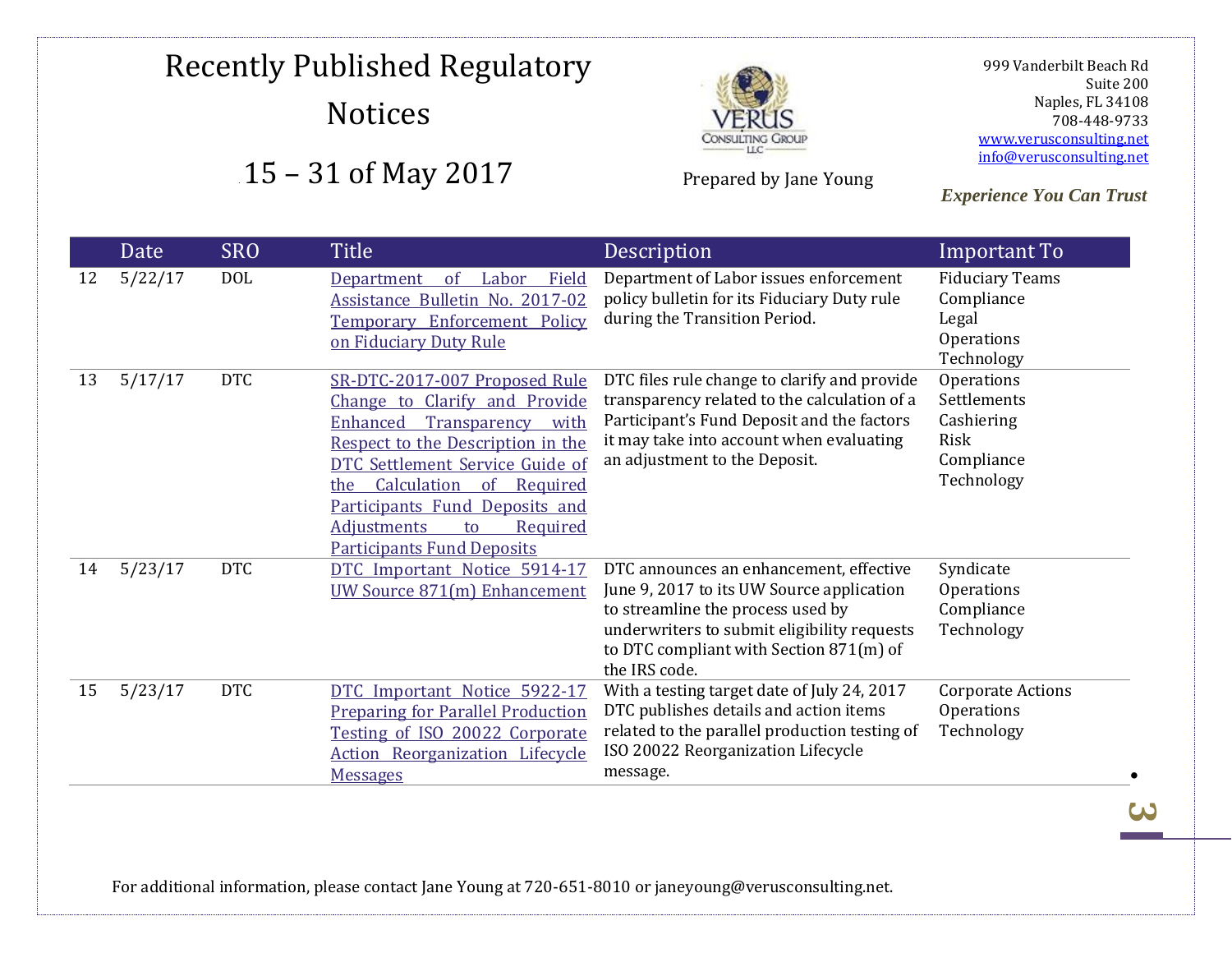# Recently Published Regulatory Notices





Prepared by Jane Young

 999 Vanderbilt Beach Rd Suite 200 Naples, FL 34108 708-448-9733 [www.verusconsulting.net](http://www.verusconsulting.net/) [info@verusconsulting.net](mailto:info@verusconsulting.net)

*Experience You Can Trust*

|    | Date    | <b>SRO</b>  | <b>Title</b>                                                                                                                                                                                                                                                                                                                                                                                                      | Description                                                                                                                | Important To                                                                          |
|----|---------|-------------|-------------------------------------------------------------------------------------------------------------------------------------------------------------------------------------------------------------------------------------------------------------------------------------------------------------------------------------------------------------------------------------------------------------------|----------------------------------------------------------------------------------------------------------------------------|---------------------------------------------------------------------------------------|
| 16 | 5/15/17 | <b>FICC</b> | FICC Important Notice MBS366-<br>17 New and Updated Novation<br><b>Reports</b>                                                                                                                                                                                                                                                                                                                                    | FICC announces updates to the reports<br>produced related to Novation.                                                     | <b>Fixed Income Trading</b><br>Operations<br>Risk<br>Compliance<br>Technology         |
| 17 | 5/15/17 | <b>FICC</b> | SR-FICC-2017-012<br>Proposed<br>the<br><b>MBSD</b><br>Rules<br><b>Change</b><br>to<br><b>Regarding FICC Time of Novation.</b><br>Itself<br>$\alpha$<br>Treatment<br>as<br>the<br><b>Settlement</b><br>Counterparty<br>for<br>Certain Transaction Types and<br>Implement New<br><b>Proposal</b><br>to<br>Promote<br>Processes<br>to<br><b>Efficiencies</b><br><b>Operational</b><br>for<br><b>Clearing Members</b> | FICC submits several rule changes to the<br>implementation and support of its<br>Novation initiative.                      | Mortgage Back Trading<br>Operations<br>Risk<br>Compliance<br>Technology               |
| 18 | 5/16/17 | <b>FICC</b> | SR-FICC-2017-013 Establish Fees<br>GSD<br><b>CCIT</b><br>Members and<br>for<br><b>Netting Members That Engage in</b><br><b>CCIT Transactions</b>                                                                                                                                                                                                                                                                  | FICC proposes rule change to establish fees<br>for CCIT Members for various functions.                                     | Repos<br><b>Fixed Income Trading</b><br>Operations<br>Technology                      |
| 19 | 5/30/17 | FICC-MBS    | FICC Important Notice MBS370-<br><b>Novation</b><br>Production<br>17<br>Deployment                                                                                                                                                                                                                                                                                                                                | FICC announces it will deploy its Novation<br>application to the production environment<br>the first weekend in June 2017. | Fixed<br>Mortgage<br>Back<br>Income<br>Operations<br>Risk<br>Compliance<br>Technology |

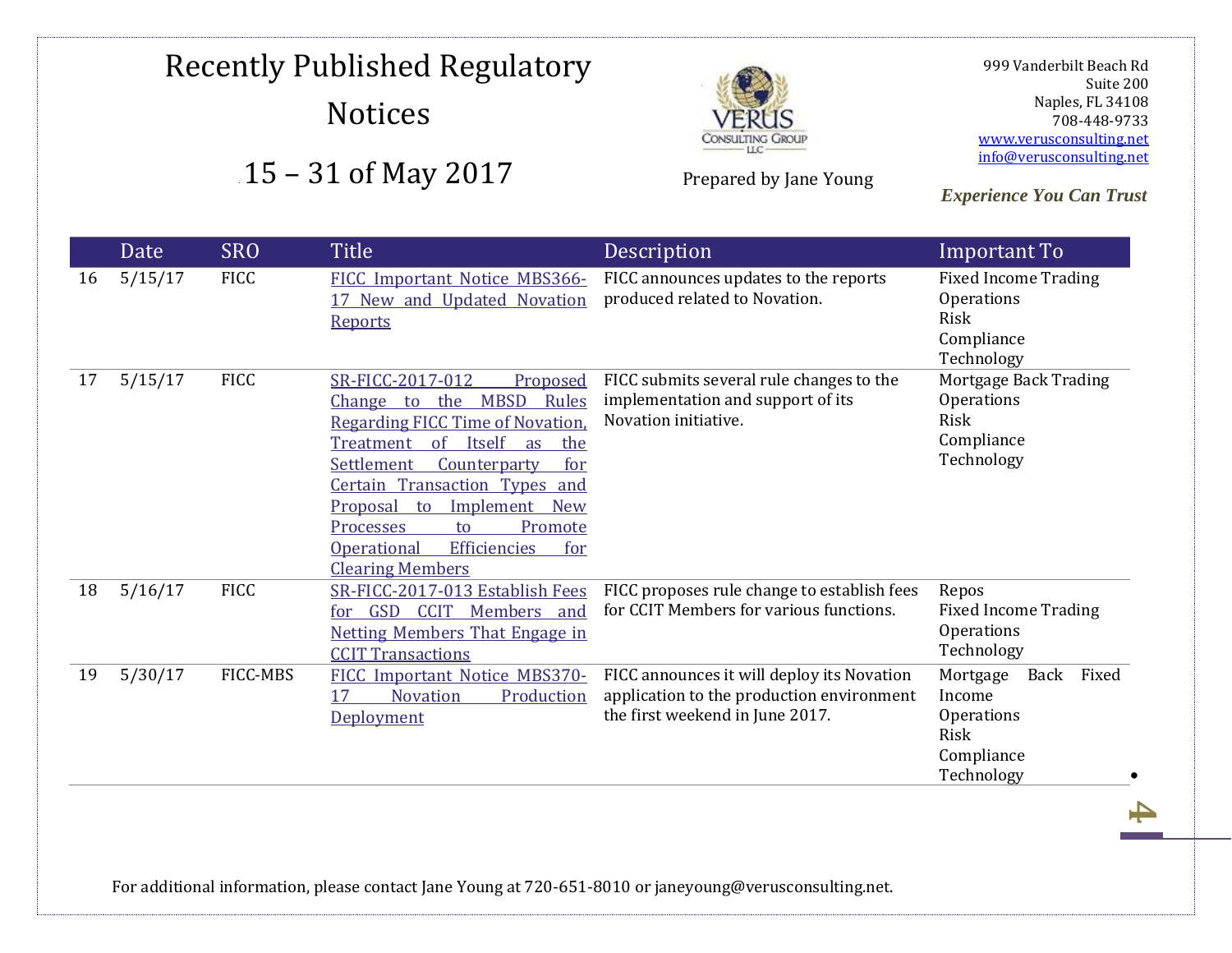

Prepared by Jane Young

 999 Vanderbilt Beach Rd Suite 200 Naples, FL 34108 708-448-9733 [www.verusconsulting.net](http://www.verusconsulting.net/) [info@verusconsulting.net](mailto:info@verusconsulting.net)

*Experience You Can Trust*

|    | Date    | <b>SRO</b>   | Title                                                                                                                                                                                                                                            | Description                                                                                                                                                             | Important To                                                                                              |
|----|---------|--------------|--------------------------------------------------------------------------------------------------------------------------------------------------------------------------------------------------------------------------------------------------|-------------------------------------------------------------------------------------------------------------------------------------------------------------------------|-----------------------------------------------------------------------------------------------------------|
| 20 | 5/15/17 | <b>FINRA</b> | FINRA Regulatory Notice 17-20<br><b>FINRA Requests Comment on the</b><br><b>Effectiveness and Efficiency of Its</b><br>Outside<br><b>Rules</b><br><b>Business</b><br>$\alpha$<br><b>Activities and Private Securities</b><br><b>Transactions</b> | FINRA seeks comment on the effectiveness<br>and efficiencies of the rules on outside<br>business activities and private securities<br>transactions.                     | Compliance<br>Legal                                                                                       |
| 21 | 5/15/17 | <b>FINRA</b> | SR-FINRA-2017-013<br>Proposed<br>Change<br>Relating<br>Rule<br>to<br>Elimination and Modification of<br><b>Rules</b><br>After<br><b>Duplicative</b><br><b>Implementation</b><br>of<br>the<br><b>Consolidated Audit Trail</b>                     | FINRA files proposal detailing its plan for<br>the retirement of OATS and Electronic Blue<br>Sheets after the Consolidated Audit Trail<br>has been built and is stable. | Legal<br>Compliance<br><b>OATS Reporting</b><br><b>Electronic Blue Sheets</b><br>Operations<br>Technology |
| 22 | 5/15/17 | <b>FINRA</b> | SR-FINRA-2017-014<br>Proposed<br>Rule Change to Extend the Tier<br>Size Pilot of Rule 6433 (Minimum<br><b>Quotation Size Requirements for</b><br><b>OTC Equity Securities</b> )                                                                  | FINRA files rule amendment to extend the<br>Tier Size Pilot until December 8, 2017.                                                                                     | <b>Equity Trading</b><br>Operations<br>Compliance<br>Technology                                           |
| 23 | 5/15/17 | <b>FINRA</b> | <b>FINRA</b><br>Disciplinary<br>Actions<br>Report May 2017                                                                                                                                                                                       | FINRA publishes its monthly report of<br>disciplinary actions taken.                                                                                                    | Compliance<br>Legal Compliance                                                                            |
| 24 | 5/17/17 | <b>FINRA</b> | SR-FINRA-2017-015<br>Proposed<br>Rule Change to Amend FINRA<br>Rule 7730 to Make Available a<br>End-of-Day<br><b>TRACE</b><br><b>New</b><br><b>Transaction File</b>                                                                              | Citing a need for a simpler means of<br>obtaining all TRACE data disseminated<br>each trading day, FINRA proposes a new<br>End-of-Day TRACE Transaction File.           | <b>Fixed Income Trading</b><br>Operations<br>Compliance<br>Technology                                     |

For additional information, please contact Jane Young at 720-651-8010 or janeyoung@verusconsulting.net.

**СП**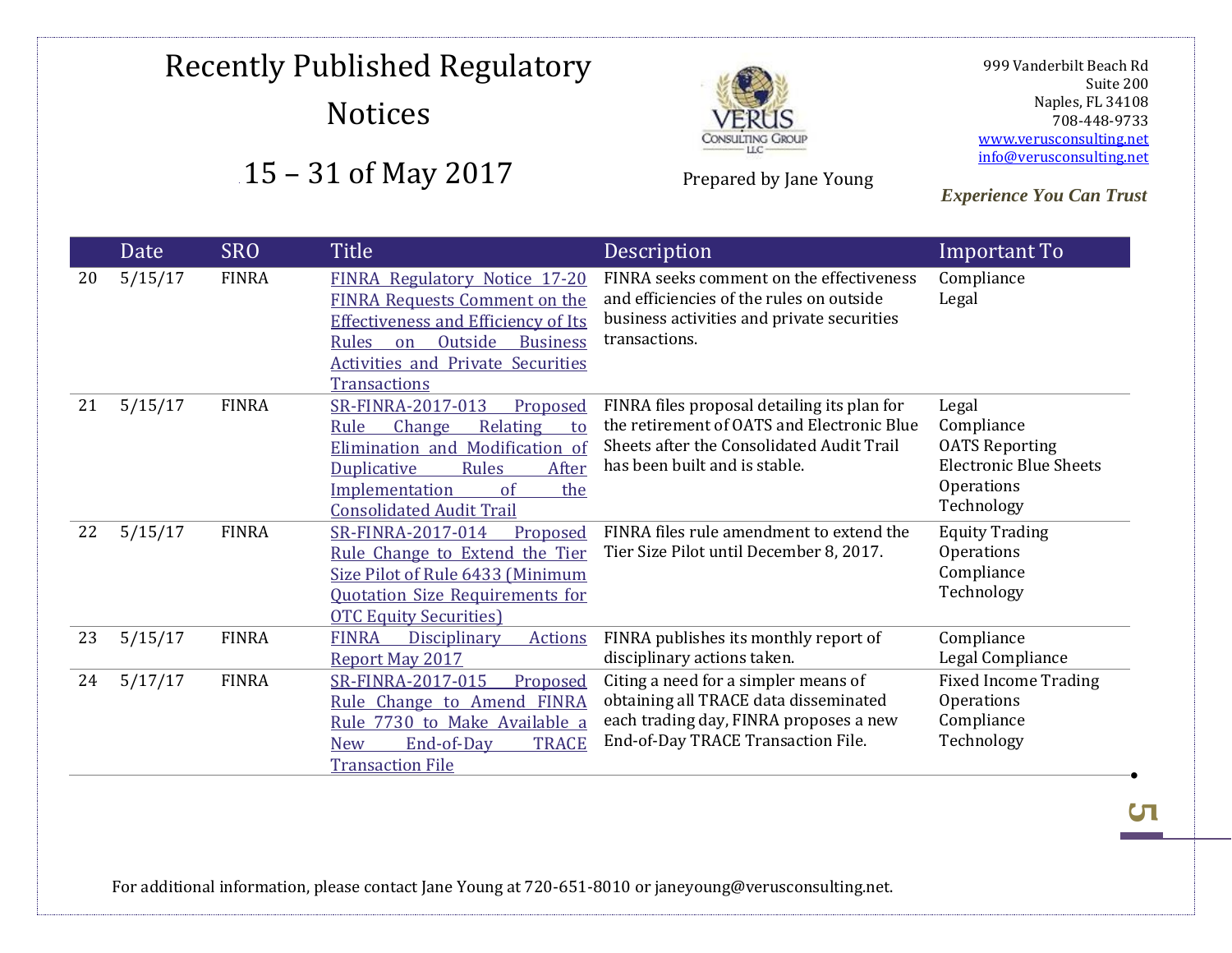

Prepared by Jane Young

 999 Vanderbilt Beach Rd Suite 200 Naples, FL 34108 708-448-9733 [www.verusconsulting.net](http://www.verusconsulting.net/) [info@verusconsulting.net](mailto:info@verusconsulting.net)

*Experience You Can Trust*

### Date SRO Title Description **Important To** 25 5/18/17 FINRA [Web API Specifications for the](http://www.finra.org/sites/default/files/TRACE-CA-debt-web-api-Specs-v4.8.pdf?utm_source=MM&utm_medium=email&utm_campaign=TRACE_Notice_051817_FINAL)  [TRACE Corporate and Agency](http://www.finra.org/sites/default/files/TRACE-CA-debt-web-api-Specs-v4.8.pdf?utm_source=MM&utm_medium=email&utm_campaign=TRACE_Notice_051817_FINAL)  [Debt File Downloads Version 4.8](http://www.finra.org/sites/default/files/TRACE-CA-debt-web-api-Specs-v4.8.pdf?utm_source=MM&utm_medium=email&utm_campaign=TRACE_Notice_051817_FINAL)  May [18, 2017](http://www.finra.org/sites/default/files/TRACE-CA-debt-web-api-Specs-v4.8.pdf?utm_source=MM&utm_medium=email&utm_campaign=TRACE_Notice_051817_FINAL) FINRA updates file download to include a seniority type code. TRACE Reporting Compliance **Operations** Technology 26 5/23/17 FINRA FINRA Election Notice [Upcoming FINRA Board of](http://www.finra.org/sites/default/files/notice_doc_file_ref/Election-Notice-052317.pdf)  [Governors Election](http://www.finra.org/sites/default/files/notice_doc_file_ref/Election-Notice-052317.pdf) FINRA issues notice of Board of Governors Election in July 2017. Senior Management Compliance Legal 27 5/23/17 FINRA [SR-FINRA-2017-016 Proposed](http://www.finra.org/sites/default/files/rule_filing_file/SR-FINRA-2017-016.pdf)  [Rule Change to Amend FINRA](http://www.finra.org/sites/default/files/rule_filing_file/SR-FINRA-2017-016.pdf)  [Rule 7620A to Eliminate the](http://www.finra.org/sites/default/files/rule_filing_file/SR-FINRA-2017-016.pdf)  [No/Was Corrective Transaction](http://www.finra.org/sites/default/files/rule_filing_file/SR-FINRA-2017-016.pdf)  [Charge](http://www.finra.org/sites/default/files/rule_filing_file/SR-FINRA-2017-016.pdf) FINRA files rule change to eliminate the "No/Was" correction transaction charge from its fee schedule for members that use the FINRA/Nasdaq Trade Reporting Facility. Equity Trading Operations Technology 28 5/17/17 MSRB [MSRB Regulatory Notice 2017-10](http://www.msrb.org/Rules-and-Interpretations/Regulatory-Notices.aspx)  [SEC Approves Continuing](http://www.msrb.org/Rules-and-Interpretations/Regulatory-Notices.aspx)  [Education](http://www.msrb.org/Rules-and-Interpretations/Regulatory-Notices.aspx) MSRB receives SEC approval for Continuing Education requirements for Municipal Advisors effective January 1, 2018. Municipal Advisors Compliance Legal Continuing Education 29 5/26/17 MSRB [SR-MSRB-2017-03 Proposed Rule](http://www.msrb.org/~/media/Files/SEC-Filings/2017/MSRB-2017-03.ashx)  [Change to Amend MSRB Rule G-](http://www.msrb.org/~/media/Files/SEC-Filings/2017/MSRB-2017-03.ashx)[26, on Customer Account](http://www.msrb.org/~/media/Files/SEC-Filings/2017/MSRB-2017-03.ashx)  [Transfers, to Modernize the Rule](http://www.msrb.org/~/media/Files/SEC-Filings/2017/MSRB-2017-03.ashx)  [and Promote a Uniform Customer](http://www.msrb.org/~/media/Files/SEC-Filings/2017/MSRB-2017-03.ashx)  [Account Transfer Standard](http://www.msrb.org/~/media/Files/SEC-Filings/2017/MSRB-2017-03.ashx) MSRB files rule change to update its Account Transfer rules to be more flexible and efficient. Operations ACATS Compliance Legal Technology

For additional information, please contact Jane Young at 720-651-8010 or janeyoung@verusconsulting.net.

**6**

.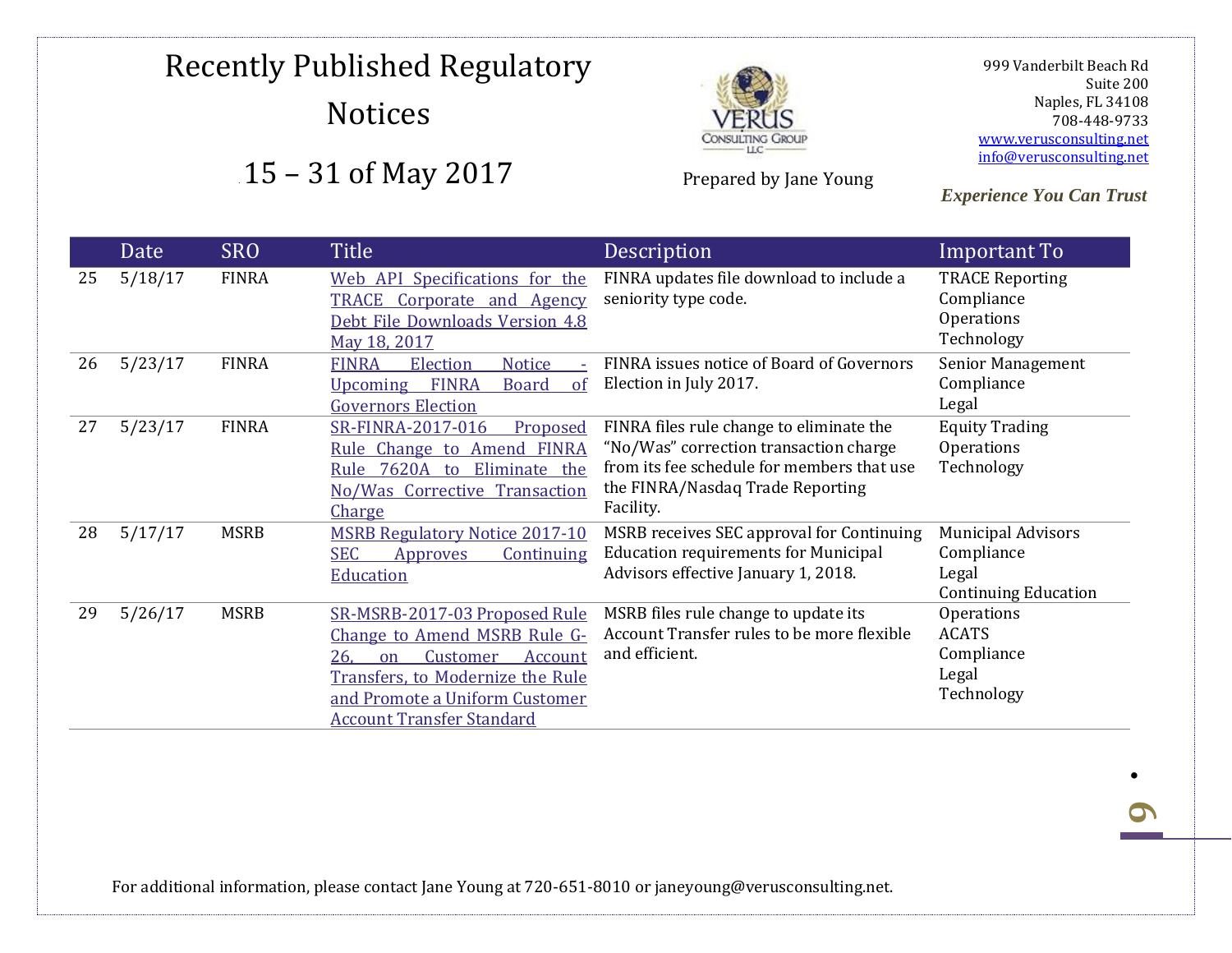

Prepared by Jane Young

 999 Vanderbilt Beach Rd Suite 200 Naples, FL 34108 708-448-9733 [www.verusconsulting.net](http://www.verusconsulting.net/) [info@verusconsulting.net](mailto:info@verusconsulting.net)

*Experience You Can Trust*

|    | Date    | <b>SRO</b>  | Title                                                                                                                                                                                                                                                                                                                                                                                                                                                                | Description                                                                                                                                                                        | Important To                                                                                                                                 |
|----|---------|-------------|----------------------------------------------------------------------------------------------------------------------------------------------------------------------------------------------------------------------------------------------------------------------------------------------------------------------------------------------------------------------------------------------------------------------------------------------------------------------|------------------------------------------------------------------------------------------------------------------------------------------------------------------------------------|----------------------------------------------------------------------------------------------------------------------------------------------|
| 30 | 5/26/17 | Nasdaq      | SR-Nasdag-2017-055 Proposal to<br>Amend Exchange Rule 7000A<br>Series Relating to the Order Audit<br>Trail System, Rule 8211<br>and<br><b>Chapter IX, Section IV Relating to</b><br>Electronic<br>Blue<br><b>Sheets</b><br>and<br><b>Chapter V, Section VII Relating to</b><br>the Consolidated Options Audit<br><b>Trail System to Reflect Changes to</b><br>These Rules Once Members are<br>Effectively Reporting to the<br><b>Consolidated Audit Trail System</b> | Nasdaq files rule change related to the<br>details of the retirement of several<br>regulatory reporting systems in light of the<br>development of the Consolidated Audit<br>Trail. | <b>CAT Team</b><br><b>Equity Trading</b><br><b>Electronic Blue Sheets</b><br><b>OATS Reporting</b><br>Operations<br>Compliance<br>Technology |
| 31 | 5/30/17 | Nasdaq      | Nasdag Equity Regulatory Alert<br>2017-5 The Nasdag Stock Market<br><b>Will Conduct Its Annual Election</b><br>Member<br>Representative<br>for<br>Directors on Monday, June 19,<br>2017                                                                                                                                                                                                                                                                              | Nasdaq announces the election of six Board<br>Seats to be held on June 19, 2017.                                                                                                   | <b>Senior Management</b><br>Compliance<br>Legal                                                                                              |
| 32 | 5/15/17 | <b>NSCC</b> | 8388<br><b>NSCC</b><br>Notice<br>Important<br>NSCC Business Continuity and<br><b>Disaster Recovery - Testing Dates</b><br>Modified<br><b>AIP</b><br>Processing<br>and<br><b>Schedule</b>                                                                                                                                                                                                                                                                             | NSCC announces details related to its BCP<br>testing under Reg SCI for AIP processing.                                                                                             | <b>Business Continuity</b><br>Alternative Investments<br>Operations<br>Technology                                                            |

For additional information, please contact Jane Young at 720-651-8010 or janeyoung@verusconsulting.net.

**7**

 $\bullet$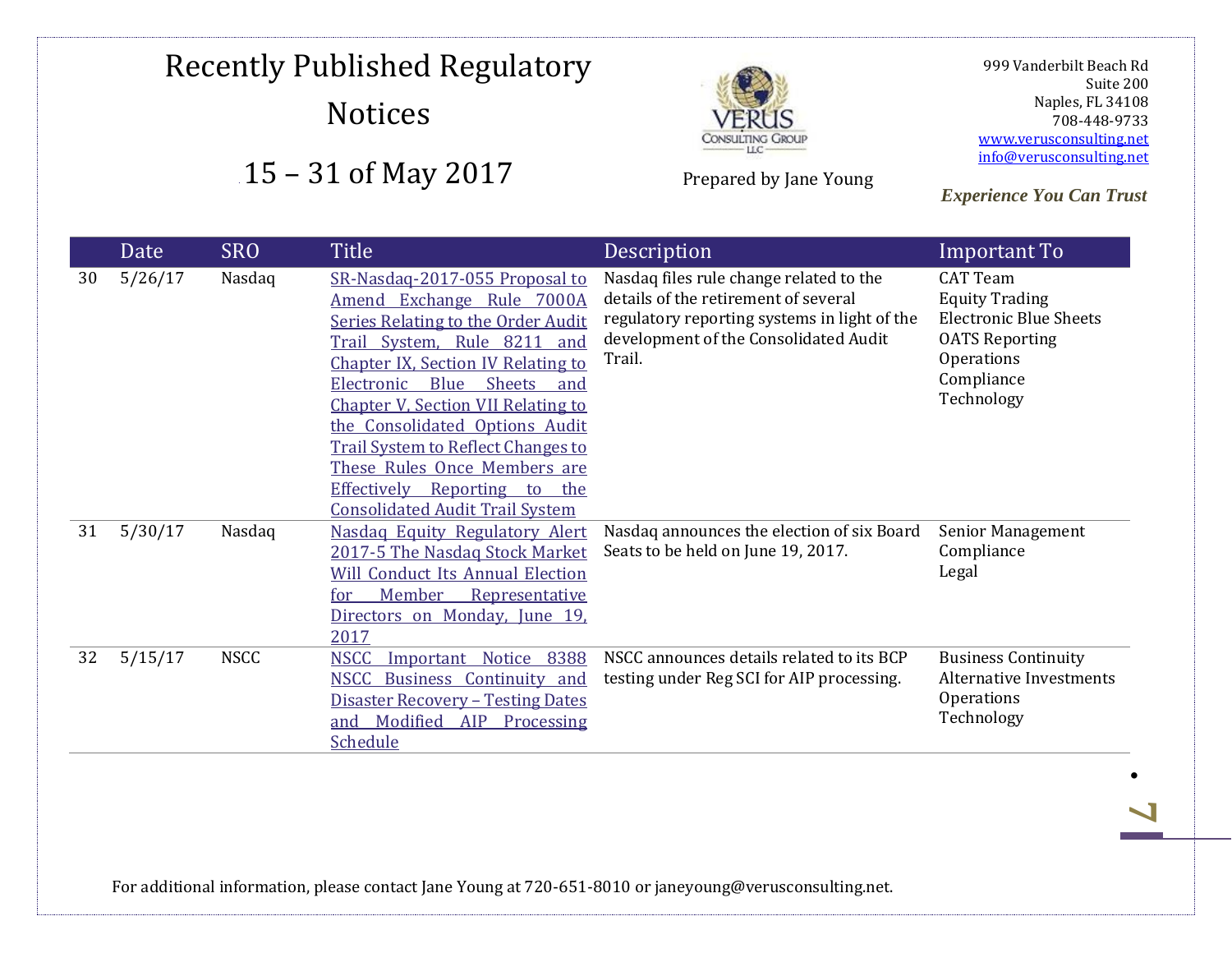

Prepared by Jane Young

 999 Vanderbilt Beach Rd Suite 200 Naples, FL 34108 708-448-9733 [www.verusconsulting.net](http://www.verusconsulting.net/) [info@verusconsulting.net](mailto:info@verusconsulting.net)

*Experience You Can Trust*

|    | Date    | <b>SRO</b>  | Title                                                                                                                                                                                                                                                                                                                                                                 | Description                                                                                                                   | Important To                                                                        |
|----|---------|-------------|-----------------------------------------------------------------------------------------------------------------------------------------------------------------------------------------------------------------------------------------------------------------------------------------------------------------------------------------------------------------------|-------------------------------------------------------------------------------------------------------------------------------|-------------------------------------------------------------------------------------|
| 33 | 5/15/17 | <b>NSCC</b> | Important Notice<br><b>NSCC</b><br>8389<br><b>NSCC Business Continuity and</b><br><b>Disaster Recovery - Testing Dates</b><br>Modified<br>Insurance<br>and<br>$\&$<br>Retirement Services Production<br><b>Processing Schedule</b>                                                                                                                                    | NSCC announces details related to its BCP<br>testing under Reg SCI for Insurance &<br>Retirement Services processing.         | <b>Business Continuity</b><br>Annuities<br>Operations<br>Technology                 |
| 34 | 5/15/17 | <b>NSCC</b> | <b>NSCC</b><br>Important Notice<br>8387<br>NSCC Business Continuity and<br><b>Disaster Recovery - Testing Dates</b><br>Modified<br>Mutual<br>Funds<br>and<br><b>Processing Schedule</b>                                                                                                                                                                               | NSCC announces details related to its BCP<br>testing under Reg SCI for Mutual Fund<br>processing.                             | <b>Business Continuity</b><br><b>Mutual Funds</b><br>Operations<br>Technology       |
| 35 | 5/15/17 | <b>NSCC</b> | SR-NSCC-2017-012<br>Proposed<br>Change to the MBSD<br>Rules<br><b>Regarding FICC Time of Novation.</b><br>$\sigma$<br>Itself<br><b>Treatment</b><br>the<br>as<br><b>Settlement</b><br>Counterparty<br>for<br><b>Certain Transaction Types, and</b><br>Proposal to Implement New<br><b>Processes to Promote Operations</b><br><b>Efficiencies for Clearing Members</b> | FICC files proposal related to its Novation<br>Initiative and other processes to create<br>efficiencies for Clearing Members. | Fixed<br>Mortgage-Back<br><b>Income Trading</b><br>Operations<br>Risk<br>Technology |
| 36 | 5/22/17 | <b>NSCC</b> | Important Notice 8398<br><b>NSCC</b><br>Consolidated Trade Summary<br>(CTS) Rewrite: Go-live June 23,<br>2017                                                                                                                                                                                                                                                         | NSCC announces a go-live date of June 23,<br>2017 for its Consolidated Trade Summary<br>Rewrite initiative.                   | Operations<br>Clearance & Settlement<br>Technology                                  |

For additional information, please contact Jane Young at 720-651-8010 or janeyoung@verusconsulting.net.

**8**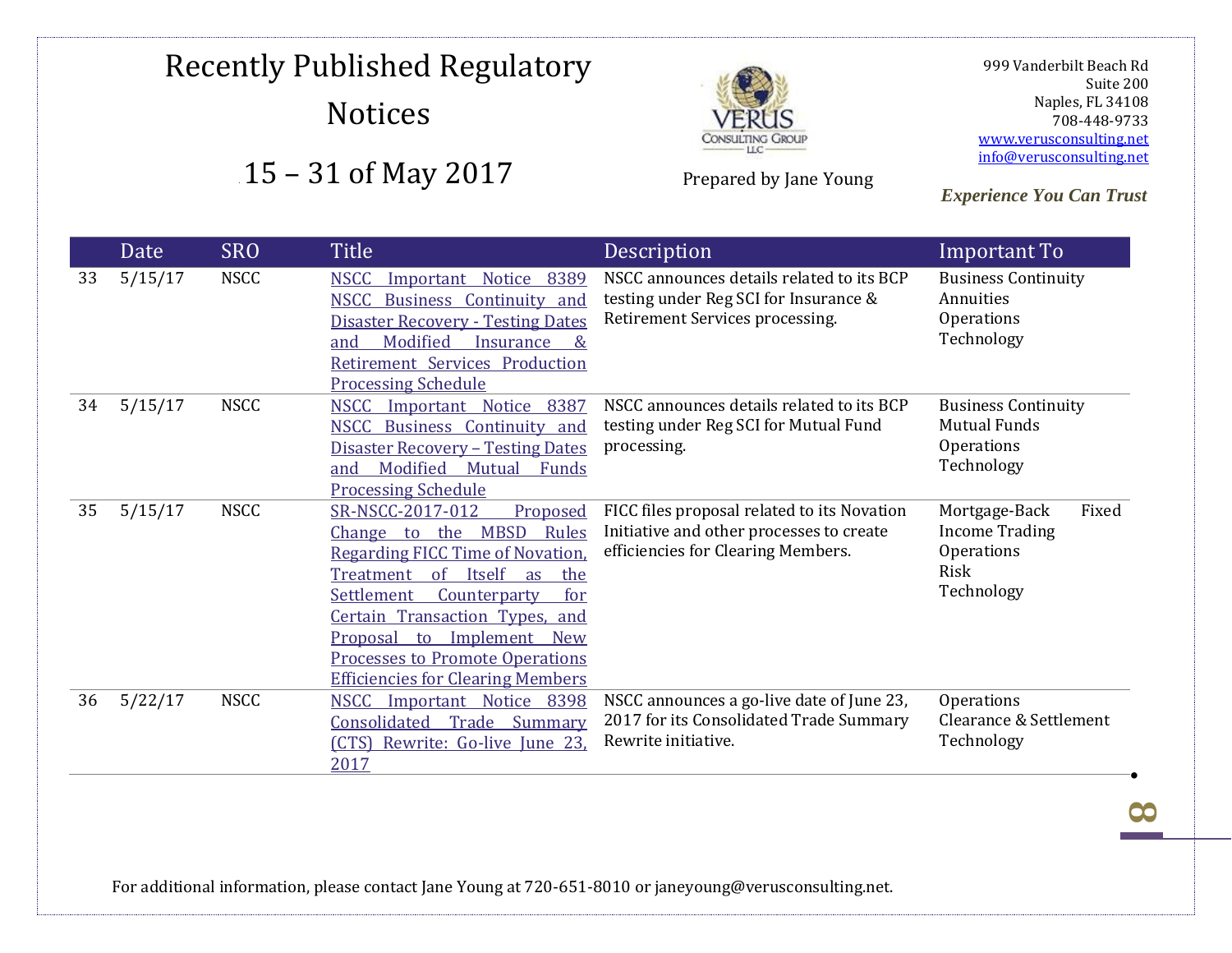

Prepared by Jane Young

 999 Vanderbilt Beach Rd Suite 200 Naples, FL 34108 708-448-9733 [www.verusconsulting.net](http://www.verusconsulting.net/) [info@verusconsulting.net](mailto:info@verusconsulting.net)

*Experience You Can Trust*

|    | Date    | <b>SRO</b>  | Title                                                                                                                                                                        | Description                                                                                                                                                                                                                                       | Important To                                                                                      |
|----|---------|-------------|------------------------------------------------------------------------------------------------------------------------------------------------------------------------------|---------------------------------------------------------------------------------------------------------------------------------------------------------------------------------------------------------------------------------------------------|---------------------------------------------------------------------------------------------------|
| 37 | 5/22/17 | <b>NSCC</b> | Notice<br><b>NSCC</b><br>Important<br>8397<br>Foreign-Security Identification in<br><b>Obligation</b><br><b>Warehouse-Client</b><br><b>Testing</b>                           | NSCC publishes the rules it will follow in<br>implementing new logic to identify foreign<br>securities positions to be excluded from<br>admission to its Obligation Warehouse. The<br>new logic will be effective on June 23, 2017.               | <b>Operations</b><br>Clearance & Settlement<br>Technology                                         |
| 38 | 5/22/17 | <b>NSCC</b> | <b>NSCC</b><br>Important<br>Notice<br>8396<br>Obligation Warehouse RECAPS<br>Process Test on May 23, 2017 and<br>June 8, 2017                                                | NSCC provides details of its upcoming<br>RECAPS testing in the PSU testing<br>environment in support of the industry's<br>move to a shortened settlement cycle.                                                                                   | T+2 Team<br>Operations<br>Clearance & Settlement<br>Technology                                    |
| 39 | 5/23/17 | <b>NSCC</b> | <b>DTC</b><br>Notice<br>8395<br>Important<br>Approval of Enhancements to the<br><b>Credit Risk Rating Matrix (CRRM)</b><br>(SR-NSCC-2017-002<br>SR-<br>and<br>NSCC-2017-801) | NSCC (DTC and FICC) has received SEC<br>approval to modification to its rules and<br>procedures to enhance the Credit Risk<br>Rating Matrix effective on June 5, 2017.                                                                            | Operations<br>Risk<br>Legal<br>Technology                                                         |
| 40 | 5/23/17 | <b>NSCC</b> | SR-NSCC-2017-007<br>To adopt a<br><b>New Stock Options and Futures</b><br>Settlement Agreement with The<br><b>Options Clearing Corporation</b>                               | NSCC files rule changes to adopt a New<br>Accord with OCC to provide for the<br>settlement of certain stock options and<br>delivery obligations that arise from certain<br>matured physically-settled stock futures<br>contracts clearing by OCC. | <b>Options Trading</b><br><b>Stock Futures</b><br>Operations<br>Compliance<br>Legal<br>Technology |
| 41 | 5/25/17 | <b>NSCC</b> | <b>NSCC</b><br>Notice 8400<br>Important<br>Mutual Fund Profile Service II -<br><b>Profile Security Enhancements</b>                                                          | NSCC updates participants on<br>enhancements scheduled for production on<br>June 12, 2017.                                                                                                                                                        | <b>Mutual Funds</b><br>Operations<br><b>Security Master</b><br>Technology                         |

For additional information, please contact Jane Young at 720-651-8010 or janeyoung@verusconsulting.net.

**9**

.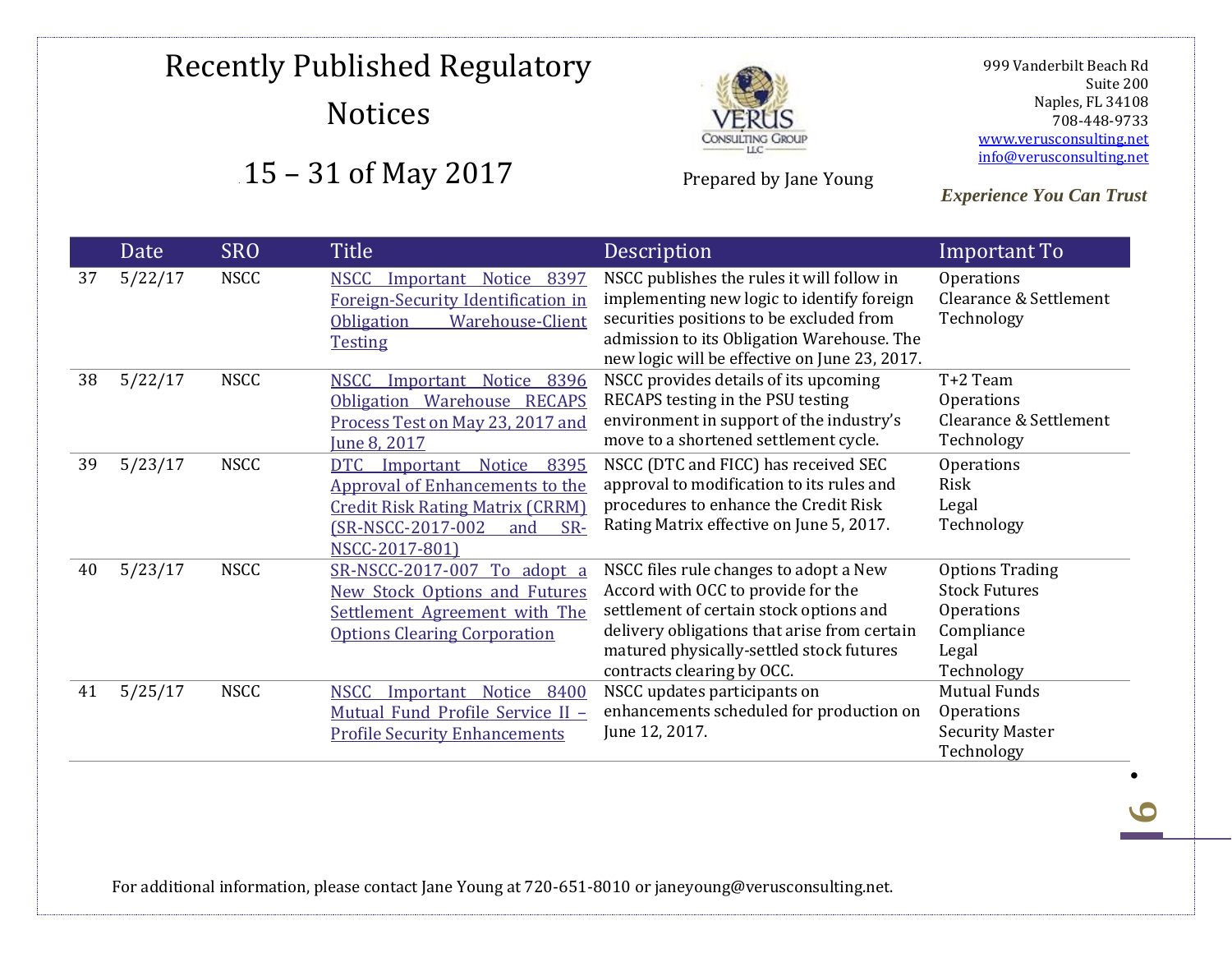

Prepared by Jane Young

 999 Vanderbilt Beach Rd Suite 200 Naples, FL 34108 708-448-9733 [www.verusconsulting.net](http://www.verusconsulting.net/) [info@verusconsulting.net](mailto:info@verusconsulting.net)

*Experience You Can Trust*

|    | Date    | <b>SRO</b>  | Title                                                                                                                                                                                                                                                                                                                                                                                                                                                                                                                          | Description                                                                                                                                                                      | Important To                                                                                                                                 |
|----|---------|-------------|--------------------------------------------------------------------------------------------------------------------------------------------------------------------------------------------------------------------------------------------------------------------------------------------------------------------------------------------------------------------------------------------------------------------------------------------------------------------------------------------------------------------------------|----------------------------------------------------------------------------------------------------------------------------------------------------------------------------------|----------------------------------------------------------------------------------------------------------------------------------------------|
| 42 | 5/15/17 | <b>NYSE</b> | SR-NYSE-2017-023 Proposal to<br>Delete the Order Audit Trail<br>System (OATS) Rules in the Rule<br>7400 Series and Amend Rule<br>Governing Submission of<br>8211<br>Electronic Blue Sheet Trading<br>Data (EBS) as These Rule Provide<br>for the Collection of Information<br>that is Duplicative of the Data<br>Collection Requirements of the<br><b>CAT Once the Financial Industry</b><br>Regulatory Authority<br>(FINRA)<br>Publishes a Notice Announcing<br>the Date that it Will Retire its<br><b>OATS and EBS Rules</b> | NYSE files rule change related to the details<br>of the retirement of several regulatory<br>reporting systems in light of the<br>development of the Consolidated Audit<br>Trail. | <b>CAT Team</b><br><b>Equity Trading</b><br><b>Electronic Blue Sheets</b><br><b>OATS Reporting</b><br>Operations<br>Compliance<br>Technology |
| 43 | 5/16/17 | <b>NYSE</b> | SR-NYSE-2017-024 Proposal to<br>Adopt Rule 6900 to Establish the<br>Procedures<br>for<br>Resolving<br><b>Potential Disputes Related to CAT</b><br>Charged<br>Industry<br>Fees<br>to<br><b>Members</b>                                                                                                                                                                                                                                                                                                                          | NYSE files rule proposal to establish fees to<br>be paid by Industry Members for the<br>development and ongoing support of the<br><b>Consolidated Audit Trail.</b>               | <b>CAT Team</b><br><b>Equity Trading</b><br>Operations<br>Technology                                                                         |
| 44 | 5/19/17 | <b>NYSE</b> | Education<br>Memo<br>$17 - 04$<br><b>NYSE</b><br><b>NYSE Rule 103B</b>                                                                                                                                                                                                                                                                                                                                                                                                                                                         | NYSE issues reminder to DMM of the Rule<br>103B "quite period" which governs the<br>allocation and reallocation of issuers'<br>securities to DMM units.                          | <b>Equity Trading</b><br>Operations<br>Compliance<br>Technology                                                                              |